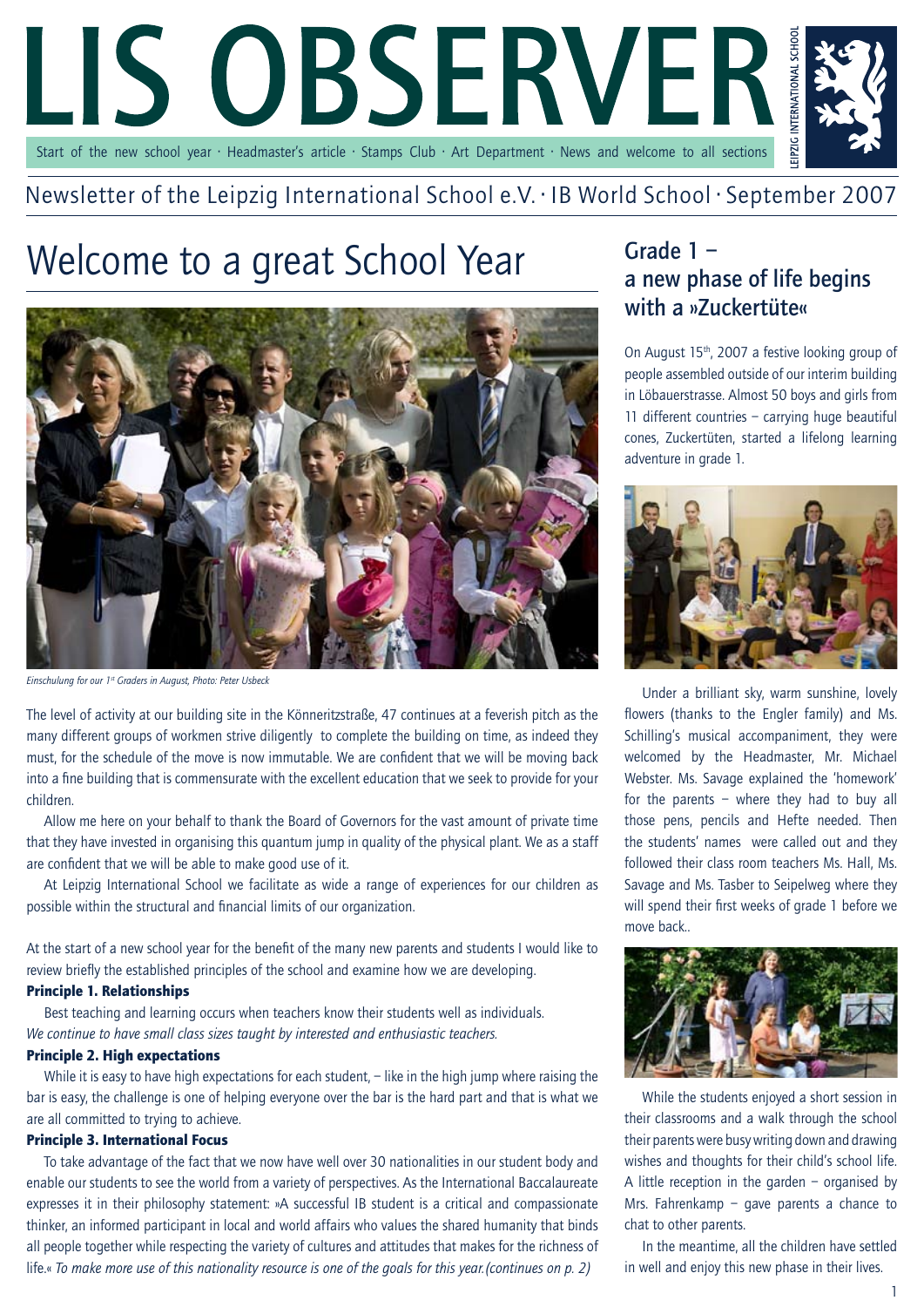## MARK YOUR CALENDAR EVENTS COMING UP

Thursday, 13<sup>th</sup> September at 18:00 curriculum evening for Primary School (grade1-5) – information about the years programme.

Sunday, 16<sup>th</sup> September at 13:00 Highland games at Schloß Machern – this year Ms Amy Caldwell and Mrs. E. Annus will be presenting »Carnival of the animals« with the Primary drama group.

1<sup>st</sup> to 19<sup>th</sup> October school holiday break

1<sup>st</sup> to 12<sup>th</sup> October Pre-school will operate in the Seipelweg. Hort will also operate, for those who have registered for it with the school office, as requested by 31<sup>st</sup> August. It will also take place in the Seipelweg.

1<sup>st</sup> November at 10:00 opening ceremony in the multi-purpose hall of the new school. There will be tours of the building after the ceremony during which you will be able to see us in action as we teach with the doors open! 15<sup>th</sup> November Secondary school Parent-Teacher meetings – this year we will be operating a scheduled meeting for you with the teachers that you would like to meet, or who have requested to meet with you.

22<sup>nd</sup> November Primary school Parent-Teacher meeting in the primary school

### News – stamps-for-leipzig

Every Tuesday Mrs. Webster's office is the meeting place of some highly devoted mothers who come to count and cut stamps. We are very grateful for this wonderful assistance – have you ever considered to join? Why not  $-$  it is a lot of fun!

In the meantime, the Schaubeck Verlag who produces albums for stamps, coins and so on donated 7 kilos of stamps to us. UHU, the glue company, is now supporting us, too. They produce glue to stick things onto something but also solvents to undo this – which is particularly interesting for us.

The *Association Internationale des Journalistes Philatéliques* has invited LIS students to be participating on 28<sup>th</sup> September in the Rathaus. During our autumn break, the Messe has invited us to participate in the trade fair Modell, Hobby, Spiel. We will have our own stand and start putting stamps on boards displaying Christian Bär's (grade 12) mosaic. Students and parents willing to participate for a few hours each day, will receive free entrance tickets.

We are very grateful to the continued enthusiasm and support of our students, the stamp club and teachers, in particular Ms. Jackson and Mr. Lewis.

### *(continues from p. 1)* Principle 4. Common values

We imbue students with humanist values, helping them to find the meaning of daily life, to feel connected to other individuals and their community – past, present and future- and to feel responsible for the consequences of their actions.

*In the Secondary section we have developed in 6,7 and 8 a course in Citizenship – the 5 C's namely Consideration, Communication, Co-operation, Courtesy and Commitment are emphasised throughout the Secondary School – and PSHE (Physical, Social and Health Education)* 

*In the Primary school we are emphasising the profile of the type of student we are working towards and have introduced the Cambridge International Schools Primary Programme for grades 1 through 5 (details of which will follow in a later article from the Primary School Principal)*

### Principle 5. Further development of processes and effective systems

To be aware of the necessity to modify certain systems, in a growing and dynamic school, in order to help those who come to learn and come to work at LIS.

*Here for example in our new facility we will be able to have a regular assembly programme once again in both sections of the school – something that we accomplished so well before we had to move to the limiting »interim« facilities. We will also have a much better computer facility in the new building, the details of which will constitute a special article in the next issue of the »LIS Observer«*

Because of the importance of an effective communication system allow me to outline the major established ways in which we accomplish it at LIS.

Schools are often described as loosely coupled systems – the systems being the constituents, namely children-staff-parents-Board-Parent Association and the external authorities. In order to facilitate the necessary flow of information we use various methods including:

a) The LIS Observer. The purpose of this type of newsletter is:

- to inform the LIS community about the achievements and accomplishments of its members.
- to communicate to the community news of past and future events.
- to inform the community about the educational developments at the school.
- to assist community members in their communication with each other and in future editions provide some classified advertising.
- b) When **specific concerns** or questions about your child occur you take up the matter with the individual teacher concerned, in certain circumstances it may be necessary for the appropriate Head of Department (in the Secondary section) or section leader Mr. Scheepens for the Secondary section, Ms. Fuller for the Primary section and Mrs. Parker for the Pre-school, to become involved, they may in turn refer the solution of any problem to myself. Questions of a general nature are usually referred directly to me.
- c) During the course of the year there are **numerous parent evenings** for each section of the school and of course well-publicised information meetings to explain various aspects of the schools functions and programmes.
- d) Your Parents Association and the Board will in our new building be able to call specific meetings that will normally be held in the Auditorium (on the third floor of the renovated building)
- e) Specific information flow on a daily basis comes often through and to the school office, for example if your child is in Pre-school or grades I through 10 and is absent from school for good reason would you kindly notify the school of this absence, either in writing if known in advance, or by phone on the day of the absence. The school secretary rings the parents of all unexcused absent children immediately following the completion of the registration process, as a security check.

*From the School Office: Please, inform us immediately about any change in address, phone number etc. via phone 0341-4210574 or e-mail admin@intschool-leipzig.com. Thank You.* 

#### A thank you to all the volunteers of the past school year

Many parents have already become active volunteers last year helping in numerous ways – working in the library, accompanying children to swimming lessons, Sommerfest helpers and more. Thank you to everyone who has helped in the past! More help is always welcome in any of these areas; simply contact the school administration or one of your parents' representatives.

Finally, I would like to make you aware that this year enrolment is now at 425 consisting of 83 Preschoolers, 210 students in grade 1 through 5 and 128 students in grades 6 through 12.

Incidentally I would like to stress that there is no class in the school with more than 20 students in it, expansion of student numbers is desirable in order that we can supply an even richer environment for your children to grow up in and at the same time have economy of scale. We also have over 35 different nationalities represented! *Michael J. Webster, Headmaster*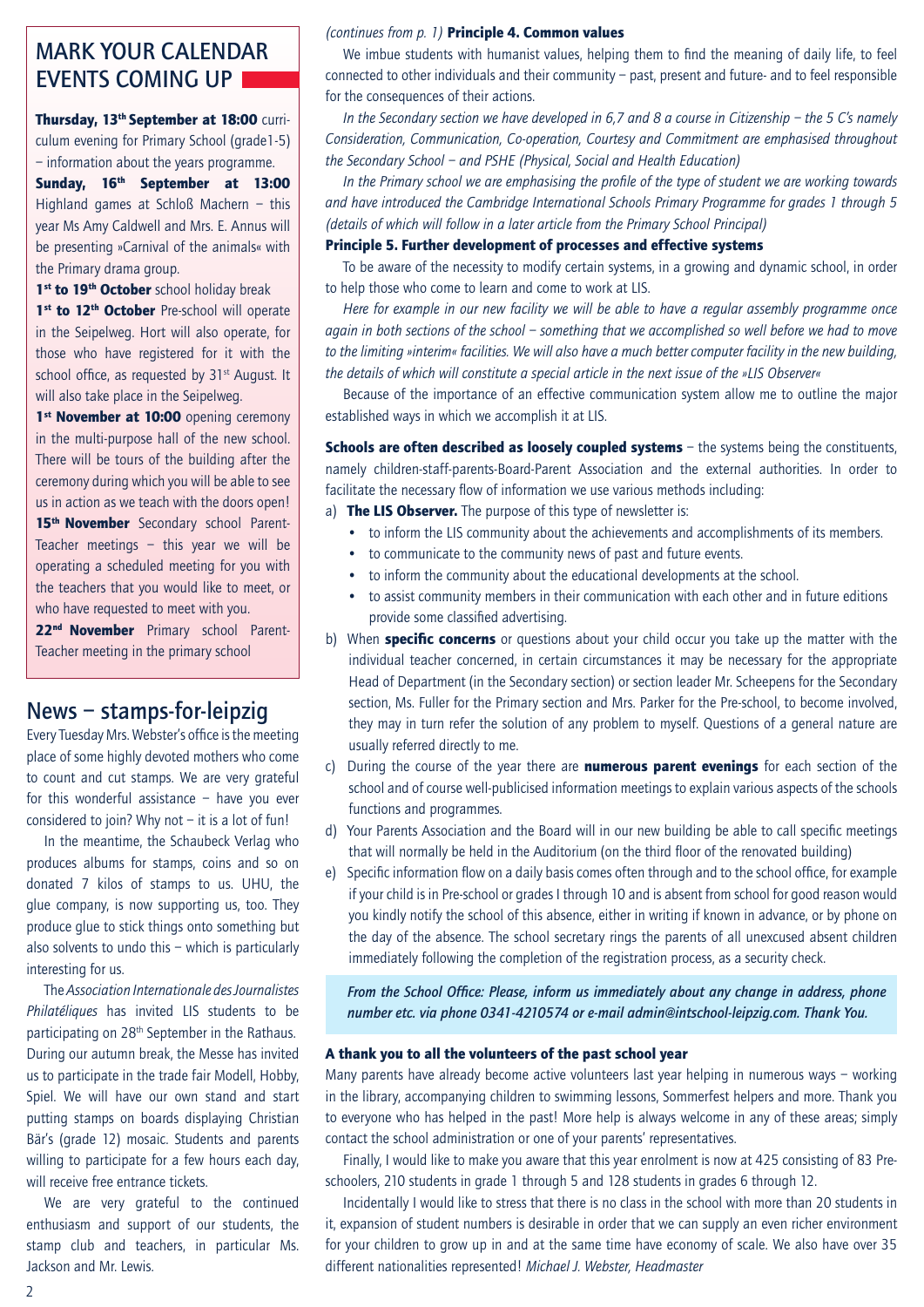## Pre-School News

Depending on how to count, we will have either only four more weeks of teaching time or 6 more weeks of plain being in our little Pre-school in Schönefeld.

Amazing how fast the time went and if we think back, how smooth the transition was from one school to the other. The children weren't bothered at all, the teachers made the best out of every situation and the parents were great support helping to make the building suitable for us.

Also the new children have settled in nicely with their new teachers and made friends amongst their peers. You might still find some sad children in Pre-school 1, but within one to two weeks, they will also learn to let the parents go with a smile on their faces.

Big move or not, we will have a full program in Pre-school with many fun celebrations and important dates to mark your calendar with. We always need parents help to make these days a success and hope you will be able to share some of your precious time with the children and us.

| 8 <sup>th</sup> November 2007 |      | at 6:00pm                 | Lantern walk                  |
|-------------------------------|------|---------------------------|-------------------------------|
| 6 <sup>th</sup> December 2007 |      | in the morning            | St. Nicolas                   |
| 13 <sup>th</sup> December     | 2007 | at lunchtime              | Christmas lunch               |
| 5 <sup>th</sup> February      | 2008 | in the morning            | Carnival                      |
| 13 <sup>th</sup> March        | 2008 | in the morning            | Easter egg hunt               |
| April                         | 2008 | (look for sign-up sheets) | Children - Parents Conference |
| 23rd April                    | 2008 | in the afternoon          | Spring show                   |
| 29 <sup>th</sup> May          | 2008 | in the morning            | Sports day                    |

We are all really happy with our groups, with lovely children and wonderful parents. I'm sure we will have a great year. *With best regards Katrin Parker, Pre-School Principal*

## Primary School News

Welcome to the start of what will be an exciting year! As well as the change of location facing us as we prepare to move back into our fully refurbished building, there are also changes happening 'behind the scenes' at Leipzig International Primary School.

There will be more information to come throughout the year about these changes, which include;

- Confirmation of our affiliation to the Cambridge International Primary Programme (A curriculum framework which supports and strengthens our current programmes).
- The introduction of a House System Yes, just like in Harry Potter! With this new system we aim to increase sense of belonging, team spirit and sportsmanship. Look out for more information about the houses and the brand new captains of Mandela House, de Coubertin House, da Vinci House and Curie House, as well as for information about upcoming 'house' events.

For more information about these things and for the chance to get to know more about the curricula followed, about the materials used and just what goes on each and every school day at LIS primary, we invite you to attend our curriculum evening on Thursday, September 13<sup>th</sup> at 18:00. We look forward to seeing you there. *Kirsty Fuller, Primary School Principal*

### The first day in the new school 22<sup>nd</sup> October 2007

On this day: **The Secondary section** will go directly to the Auditorium at 8.20, and then the Homeroom teachers will take students to their respective homerooms. Following which tours of the building new ground rules relating to the building etc. will be explained.

The Primary school children on arrival will go straight to their classrooms, Grade 1 classes of Ms. H. Hall and Ms. M. Tasber go to their ground floor classrooms, Grade 2 and 3 to the level 1 classrooms, Grade 4 and 5 to their level 2 classrooms. *The Primary school will meet in the Auditorium for an assembly after morning break.* 

**The Pre-schoolers** go straight to their class-rooms on the ground floor.

Please remember that there is no parking available for parents at the new facility, the »hotel type« drop-off on the right hand side of the facility is of limited capacity and may well not be finished by the time we start back to school.

### LIS's GIANT STAMP MOSAIC at the MODELS-HOBBIES-GAMES TRADE FAIR

The Giant Stamp Mosaic is making its first public appearance at this years Models-Hobbies-Games Trade Fair. Representatives of the Leipzig Trade Fair are offering LIS a display area to help gain publicity for its 100m<sup>2</sup> Stamp Mosaic. The Stamps for Leipzig and the Giant Stamp Mosaic are both LIS projects to raise money to buy new books for the school library.

Your help is greatly needed in order to make this event come true. At least four students and one supervising adult are needed at the stand at all times. All members of the LIS community are being asked to check their schedules and volunteer time between 10:00-18:00 on the 12<sup>th</sup>, 13<sup>th</sup>, and 14<sup>th</sup> of October.

Not only will you have the pleasure of representing LIS by introducing Leipzig to the soon to be *Largest Stamp Mosaic in the World*, but students and one guardian will have free admission to the trade fair on the day you volunteer time at the stand. An event showing our gratitude is also in the works. Students have been given sheets to mark all the time slots that you would be willing to volunteer. Let us know as soon as possible so that we can secure a space at the trade fair in October.



#### Stuck at LIS

Magd Matlob, an IB Art student who graduated in 2006, is back at LIS and trying his best to get the students involved in the Giant Stamp Mosaic Club. Inspiring people to get involved has always been one of his strong character traits. He has rounded up several dedicated students but needs more.

Anyone interested, students and parents alike, may come and join in on the fun. The club meets on Tuesdays and Fridays from 13:40 -14:10 in the LIS art room. We need people to sort the stamps into color groups, draw the design onto boards, glue the stamps onto boards, organize the Models-Hobbies-Games Trade-fair (12.10.- 14.10.2007), run the Models-Hobbies-Games Trade-fair stand, help assembling the Giant Stamp Mosaic, and get the mosaic into the Guinness Book of World Records.

So come find out what you have been missing. Let's keep Magd smiling! *Steve Lewis, Art Dept.*